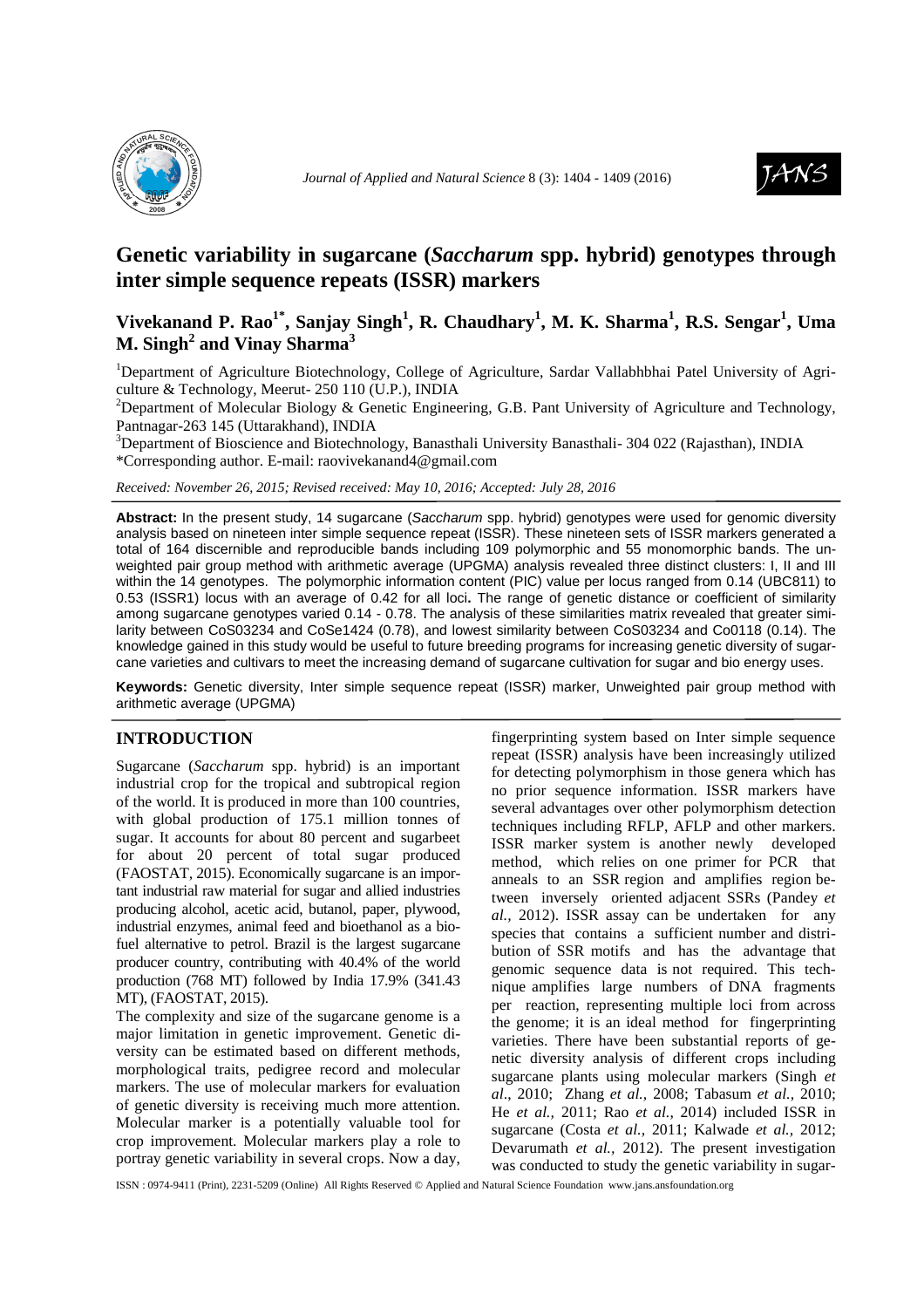cane (*Saccharum* spp. hybrid) genotypes through inter simple sequence repeats (ISSR) markers.

## **MATERIALS AND METHODS**

Pot experiment was laid out by planting 14 sugarcane genotypes (Table 1), based upon highly contrasting morphological feature obtained from gene pool of Sugarcane Breeding Institute, Regional Station, Karnal, Haryana, India. Fresh leaves were collected and dipped in chilled liquid nitrogen and used to isolate DNA applying CTAB method (Hoisington *et al.,* 1994) with own modifications. The 500 mg leaf tissues were ground in liquid  $N_2$  and mixed in 5 ml of prewarmed CTAB extraction buffer (2% (w/v) CTAB, 20 mM EDTA, 1.4 M NaCl, 100 mM Tris-HCl (pH 8.0) and 0.2% ( $v/v$ ) β-mercaptoethanol with 2% PVP ( $w/v$ ) added immediately prior to use and incubated at 65°C for 1 h. The content was mixed with equal volume of chloroform: isoamyl alcohol (24:1) and subjected to centrifugation for 10 min at 12,000 rpm at 4°C. Sample was taken out from ultracentrifuge and aqueous phage was pipette out in a 25 ml autoclaved tube. Equal volume of chilled Iso-propanol was added in aqueous phage to precipitate the DNA. Precipitated threads of DNA were pipette out in a 2ml appendroff tubes using wide bore tip followed by centrifugation at 12,000 rpm for 10 min. Milky white pellet was washed with 70% alcohol; air dried and re-suspended in 100 µl TE buffer (10 mM Tris, 1mM EDTA, pH 8.0). To degrade RNA content RNAse treatment was given for 1 h at 30°C. The quality and quantity of the genomic DNA was checked on 0.8% (w/v) agarose gel and diluted appropriately for working concentration of 25 ng/µl.

**ISSR marker genotyping:** The Polymerase chain reaction was performed in a thermal cycler (MyGene, 96G) using 19 ISSR primers synthesised by Bangalore Genei, India. The PCR was carried out in 25 ul reaction volume containing genomic DNA (50 ng), 1.5 mM MgCl2, 1.2 mM dNTPs, 0.7 µl (1U/ µl) *Taq* DNA polymerase and 19 ng primer (Table 2). The cycling conditions included initial cycle of denaturation at 94° C for 4 min followed by repeated 35 cycles of denaturation at 94°C for 45 s, annealing differ for each primers for 45 s and extension at 72°C for 6 min. After completion of 35 cycles, a final extension at 72°C for 5 min was carried out and finally held at 4°C**.** The amplified products resulting from different primers were resolved on  $2.4\%$  (w/v) agarose gel and analyzed by standard ethidium bromide staining and finally photographed using Gel documentation system (Alfa Innotech, USA). The PCR amplification was performed twice with each primers and band scoring was done accordingly.

**Statistical analysis:** The bands resulting from different sets of ISSR primers for different populations of *Saccharum* spp. hybrid were scored from agarose gel photograph (Fig. 1). The image profiles of banding patterns were recorded and molecular weight of each

bands were determined by DNA ladder. The results were analysed based on the principle that a band is considered to be polymorphic if it is absent in at least one individuals or accessions. Similarity index of bands which were common between two accessions was estimated (Nei and Li, 1979). The ISSR data generated with 19 ISSR primers were used to calculate pair wise similarity coefficients using Jaccard's coefficient of similarity (Jaccard, 1908). The cluster analysis and dendrogram construction were performed with NTSYS-PC (version 2.02e) software for generating phylogenetic tree using the unweighted pair group method with arithmetic average (UPGMA) method (Nie and Li, 1979).

### **RESULTS AND DISCUSSION**

For ISSR analysis, a total of nineteen primers were used on 14 genotypes of sugarcane for polymerase chain reaction (PCR) amplification (Table 2). The PCR product was electrophoresed on 2.4% agarose gels (Fig. 1). Bands were counted and the presence and absence of bands were scored as 1 and 0, respectively. The PCR amplicons sizes ranged from 0.26 to 3.2 Kb. These sets of primers revealed intra-specific variations. A total of 164 bands were scored with 109 polymorphic and 55 monomorphic bands (Table 2). The 14 sugarcane genotypes were clustered based on the matrix of genetic similarities using the Unweighted Pair Group Method with Arithmatic Mean (UPGMA). The cluster analysis and dendrogram construction were performed with NTSYS-PC (version 2.02e). Using 19 ISSR markers, a total of 164 alleles were detected among 14 genotypes studied. The average number of allele per locus was 8.83. Dendrogram was constructed based on genetic distance calculated from 164 alleles generated from 14 genotypes. The UPGMA cluster tree analysis led to the grouping of genotypes into three major clusters (Fig. 2). Cluster I was the largest one and comprised eight genotypes, cluster II was the smallest and comprised only one genotype while cluster III comprised of five genotypes among selected 14 sugarcane genotypes (Table 4). The PIC value per locus ranged from 0.14 (UBC811) to 0.53 (ISSR1) locus, with an average of 0.42 for all loci (Table 2).

The two-dimensional plot generated from PCoA also supported the clustering pattern of the UPGMA dendrogram (Fig. 3). This reflected a higher genetic diversity in the studied collection, which was confirmed by a principle component analysis of the genotype data. Results of this analysis showed a wider genetic distribution of genotypes in the studied collection. In the three-dimensional PCoA plot, generally, similar groupings with the UPGMA dendrogram and additional information were also revealed. The first three principal axis accounted for the total variation indicating the complex multidimensional nature of ISSR variation (Fig. 4). The range of genetic distance or coefficient of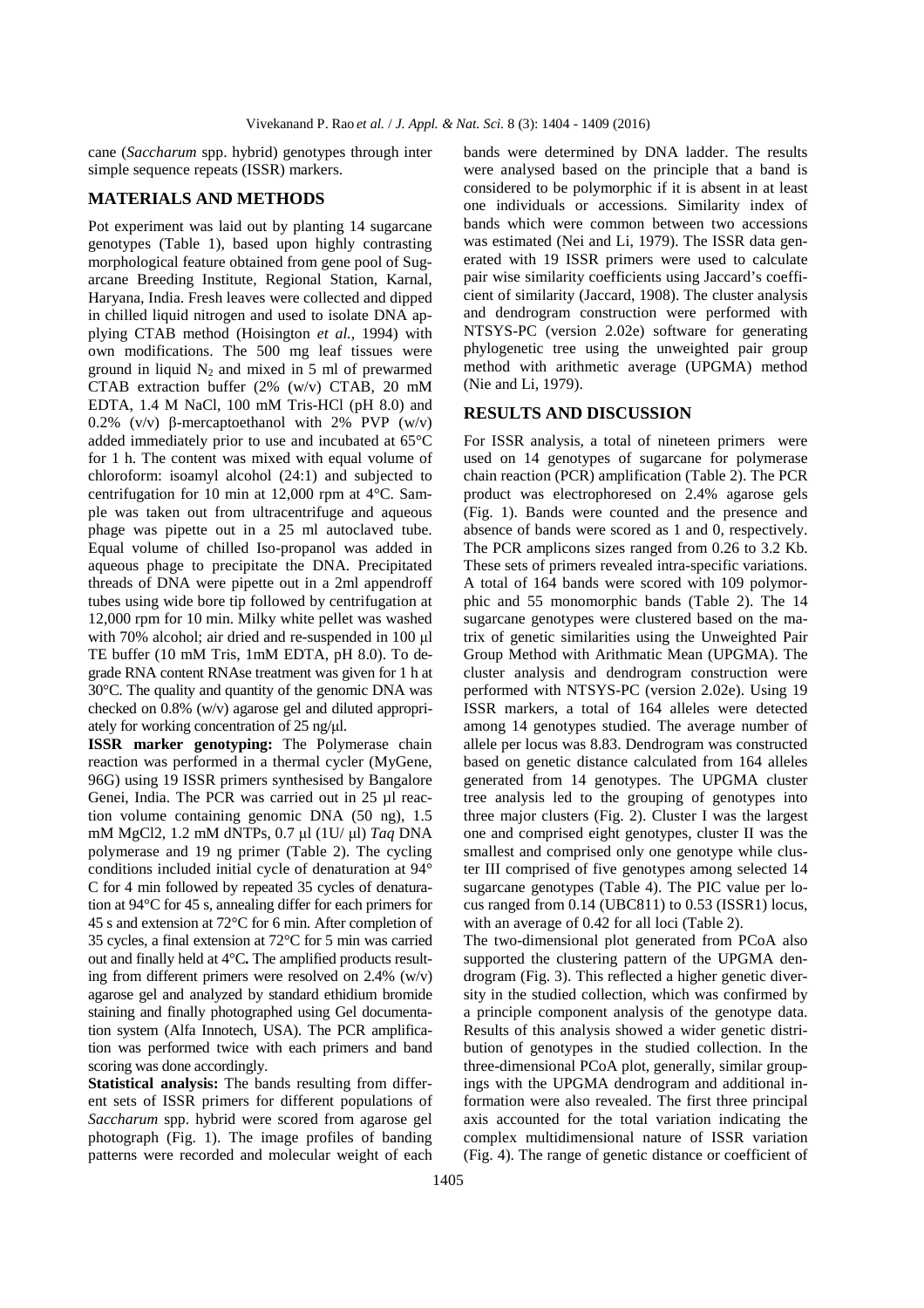

**Fig. 1***. ISSR amplification of genomic DNAs of Saccharum spp. hybrid used in this study through ISSR primer UBC814 and depicting species specific amplicons (accession numbers 1, 4 and 5). M gene ruler 100 bp DNA ladder, Lane 1. CoS03234, CoSe 01424, Co0118, Co0238, CoC671, CoJ64, Co1148, CoS08272, CoS 95255, BO91, UP9530, CoSe1434, UP49 and CoS7250* 



**Fig. 3.** *Two dimensional plot showing relationships among 14 sugarcane accessions using 164 ISSR bands and extracting the first three PCA components.*



**Fig. 2***. Dendrogram for 14 sugarcane genotypes showing the genetic similarities derived from UPGMA cluster analysis using the Jaccard similarity coefficient.* 



**Fig. 4.** *Three dimensional plot showing relationships among 14 sugarcane accessions using 164 ISSR bands and extracting the first three PCA components.* 

**Table 1.** Characteristics of selected fourteen sugarcane genotypes.

| S.N. | <b>Varieties</b>      | <b>Parents</b>                | <b>Maturation type</b> |
|------|-----------------------|-------------------------------|------------------------|
|      | CoS 03234             | Bo 91 X PCGC cross            | Early                  |
|      | $CoSe$ 01424          | Bo 91 X Co 453                | Early                  |
|      | $Co$ 0118             | CoS 8347 X Co 86011           | Early                  |
| 4    | $Co$ 0238             | CoLK 8102 X Co 775            | Early                  |
|      | CoC 671               | $Q$ 63 $\times$ Co 775        | Early                  |
| 6    | CoJ <sub>64</sub>     | Co 976 X Co 617               | Early                  |
|      | Co 1148               | P 4383 X Co 191               | Early                  |
| 8    | CoS 08272             | CoSe 92423 GC cross           | Early                  |
| 9    | Co <sub>S</sub> 95255 | Co 1158 X Co 62198            | Early                  |
| 10   | <b>BO</b> 91          | Bo $55 \times$ Bo 43          | Midlate                |
| 11   | <b>UP 9530</b>        | CoSe 1084/86 x CoSe 22/85     | Midlate                |
| 12   | Co <sub>S</sub> 01434 | Co 880239 X Co 775            | Midlate                |
| 13   | UP49                  | CoSe 92423 X UP 9742          | Midlate                |
| 14   | CoS 7250              | Co <sub>S</sub> 8436 X Co 775 | Midlate                |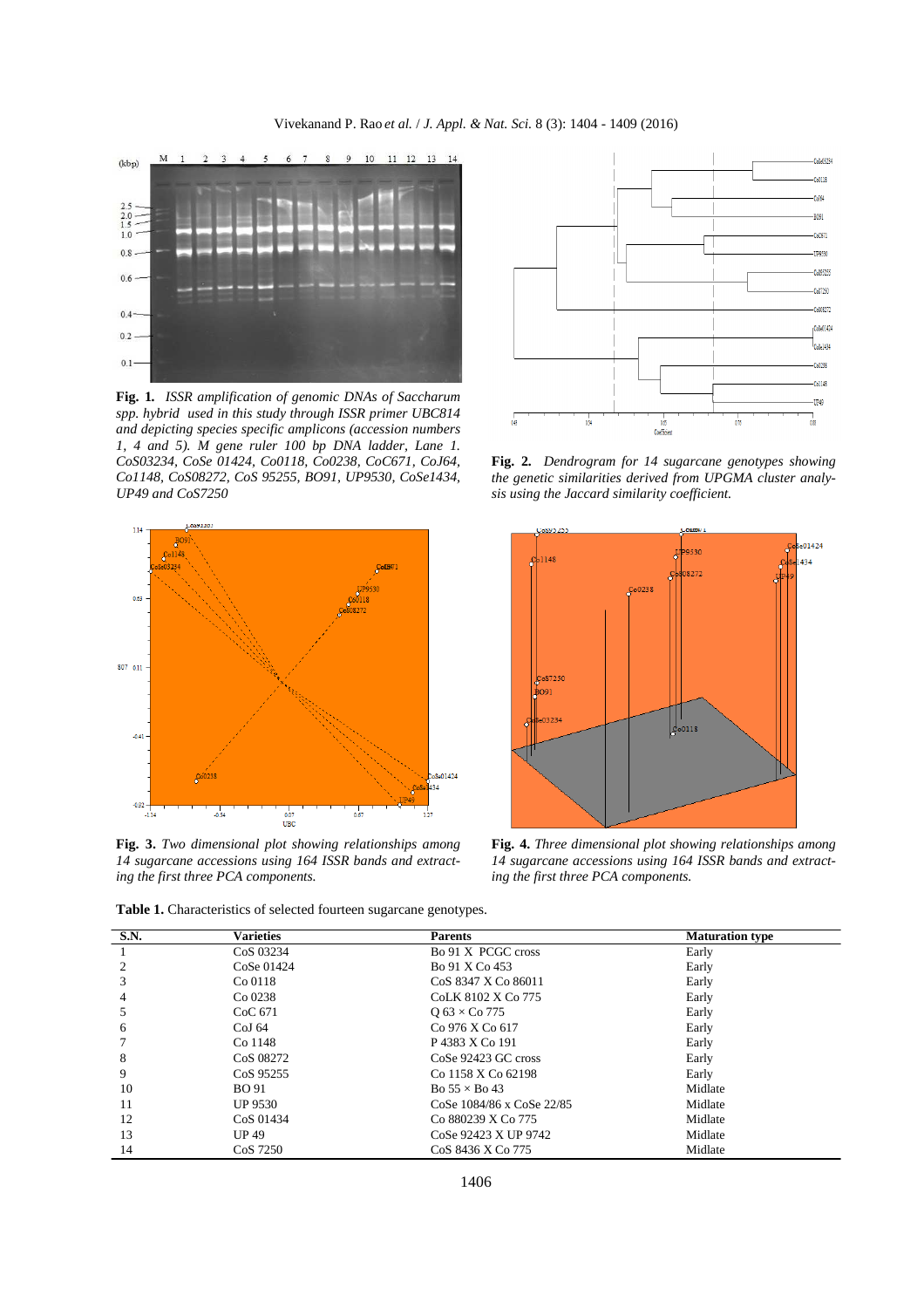| C. Colorador<br>こくこう      |
|---------------------------|
|                           |
| $\ddot{\phantom{a}}$<br>١ |
| $\ddot{\phantom{0}}$      |
|                           |
| $\frac{1}{2}$             |
| ׇ֚֚֘֝                     |
| <b>WEIGHT CAR SHOPPED</b> |
| しくり                       |
|                           |
|                           |

| Primer<br>name    | Sequence (5'-3')       | Amplicon<br>Size (Kb) | <b>Total bands</b> | Monomorphic<br>bands | Polymorphic<br>bands | Polymor-<br>phism<br>$\mathcal{S}_{\bullet}$ | PIC value |
|-------------------|------------------------|-----------------------|--------------------|----------------------|----------------------|----------------------------------------------|-----------|
| <b>UBC 807</b>    | 5'AGAGAGAGAGAGAGAGT3'  | $0.3 - 1.7$           |                    | $\mathbf 2$          | 5                    | 71.4                                         | 0.27      |
| <b>UBC810</b>     | 5'GAGAGAGAGAGAGAT3'    | $0.2 - 3.0$           | $\Omega$           |                      |                      | 70.0                                         | 0.31      |
| <b>UBC855</b>     | S'ACACACACACACACACYT3' | $0.3 - 2.5$           | ᡋ                  |                      | n                    | 55.6                                         | 0.51      |
| <b>UBC811</b>     | 5'GAGAGAGAGAGAGAGAC3'  | $0.3 - 2.5$           |                    |                      |                      | 71.4                                         | 0.14      |
| UBC814            | STGTGTGTGTGTGTGGA3     | $0.4 - 1.5$           | $\Xi$              |                      | $\infty$             | 80.0                                         | 0.39      |
| <b>UBC823</b>     | S'TCTCTCTCTCTCTCC3     | $0.2 - 1.5$           | ᡋ                  | n                    |                      | 44.4                                         | 0.45      |
| <b>UBC812</b>     | 5'GAGAGAGAGAGAGAAA3'   | $0.2 - 2.5$           | σ                  |                      | ⊾                    | 66.7                                         | 0.53      |
| UBC815            | S'CTCTTCTCTCTCTCTCTG3' | $0.2 - 1.5$           | $\Xi$              |                      |                      | 70.0                                         | 0.51      |
| UBC 848           | S'CACACACACACACACARG3' | $0.3 - 3.2$           |                    |                      |                      | 71.4                                         | 0.37      |
| UBC 834           | 5'AGAGAGAGAGAGAGAT3'   | $0.3 - 2.8$           | ᡋ                  |                      | ≌                    | 66.7                                         | 0.37      |
| UBC 857           | S'ACACACACACACACACYG3' | $0.2 - 3.3$           | $\infty$           |                      | ७                    | 75.0                                         | 0.52      |
| ISSR1             | 5'AGAGAGAGAGAGAGAGT3'  | $0.2 - 2.4$           | $\Xi$              |                      |                      | 70.0                                         | 0.53      |
| ISSR <sub>2</sub> | 5'AGAGAGAGAGAGAGAG3'   | $0.2 - 2.7$           | ᡋ                  | ⊣                    | n                    | 55.6                                         | 0.37      |
| ISSR3             | S'GAGAGAGAGAGAGAGAT3'  | $0.2 - 1.8$           | $\Xi$              |                      | ७                    | 60.0                                         | 0.43      |
| ISSR4             | S'AGTGTGTGTGTGTGTGT3'  | $0.2 - 2.5$           |                    |                      |                      | 57.1                                         | 0.44      |
| ISSR5             | S'ACTCTCTCTCTCTCT3'    | $0.2 - 2.0$           | $\infty$           |                      | ७                    | 75.0                                         | 0.52      |
| ISSR6             | S'ATCTCTCTCTCTCTC3'    | $0.3 - 2.5$           | $\overline{c}$     |                      | ∞                    | 66.7                                         | 0.51      |
| ISSR7             | 5'AGAGAGAGAGAGAGGC3'   | $0.3 - 2.4$           | $\infty$           |                      | $\sqrt{ }$           | 62.5                                         | 0.39      |
| ISSR8             | 5'AGAGAGAGAGAGAGCC3'   | $0.2 - 1.5$           | $\overline{5}$     |                      | 4                    | 80.0                                         | 0.44      |
|                   |                        | Sum                   | 164                | 55                   | 109                  | 1269.5                                       | 8.00      |
|                   |                        | Average               | 8.83               | 3.00                 | 5.83                 | 66.08                                        | 0.42      |
|                   |                        | Minimum               | 5                  |                      | 4                    | 44.4                                         | 0.14      |
|                   |                        | Maximum               | 12                 | 5                    | ${}^{\circ}$         | 80.0                                         | 0.53      |

Vivekanand P. Rao *et al.*  / *J. Appl. & Nat. Sci.* 8 (3): 1404 - 1409 (2016)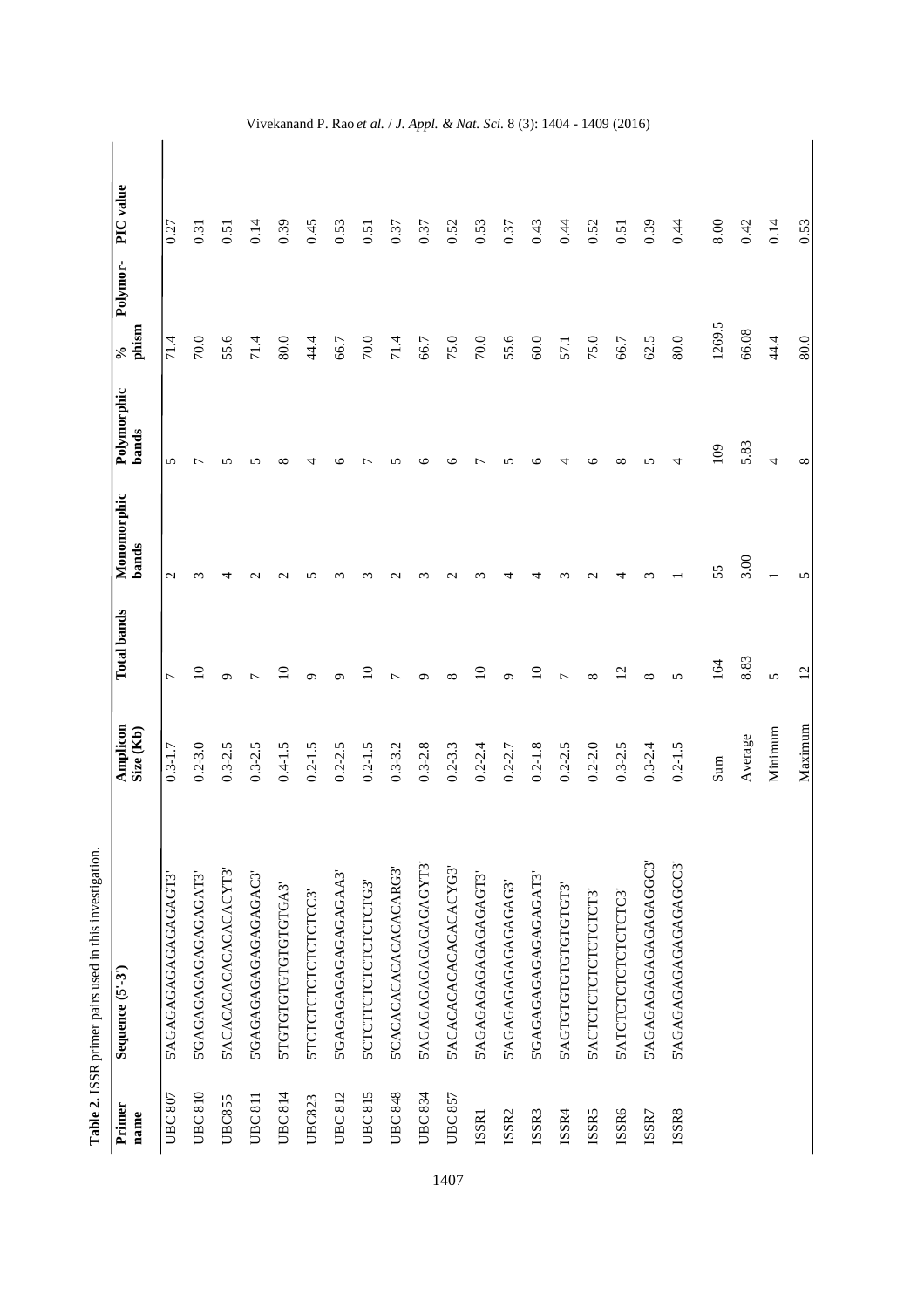| $-20.7$          |
|------------------|
|                  |
|                  |
|                  |
| ֕                |
|                  |
| ľ                |
|                  |
| ٔ<br>Table.<br>֠ |

| CoS 03234 CoSe 01424 Co 0118 Co 0238 CoC 671 CoJ 64 Co 1148 CoS 08272 CoS 95255 BO 91 UP 9530 UP 49 CoS 7250 CoS 1434 |      |      |      |                 |                |                |                |                                                                                                                                                                                                                                                                                                               |      |      |               |                 | 1.00<br>0.41 |
|-----------------------------------------------------------------------------------------------------------------------|------|------|------|-----------------|----------------|----------------|----------------|---------------------------------------------------------------------------------------------------------------------------------------------------------------------------------------------------------------------------------------------------------------------------------------------------------------|------|------|---------------|-----------------|--------------|
|                                                                                                                       |      |      |      |                 |                |                |                |                                                                                                                                                                                                                                                                                                               |      |      |               | 001             | 0.33         |
|                                                                                                                       |      |      |      |                 |                |                |                |                                                                                                                                                                                                                                                                                                               |      |      | $\frac{8}{1}$ | 0.70            | 0.72         |
|                                                                                                                       |      |      |      |                 |                |                |                |                                                                                                                                                                                                                                                                                                               |      | 1.00 | 0.58          | 0.53            | 0.77         |
|                                                                                                                       |      |      |      |                 |                |                |                |                                                                                                                                                                                                                                                                                                               | 1.00 | 0.58 | 0.23          | $\overline{15}$ | 0.77         |
|                                                                                                                       |      |      |      |                 |                |                |                | 00.1                                                                                                                                                                                                                                                                                                          | 0.60 | 0.72 | 0.45          | 0.41            | 0.43         |
|                                                                                                                       |      |      |      |                 |                |                | $\frac{8}{10}$ | 0.43                                                                                                                                                                                                                                                                                                          | 0.35 | 0.62 | 0.43          | 0.41            | 0.50         |
|                                                                                                                       |      |      |      |                 |                | $\frac{8}{10}$ | 0.47           | 0.50                                                                                                                                                                                                                                                                                                          | 0.50 | 0.61 | 0.63          | 0.72            | 0.58         |
|                                                                                                                       |      |      |      |                 | $\frac{8}{10}$ | 0.61           | 0.44           | 0.58                                                                                                                                                                                                                                                                                                          | 0.58 | 0.69 | 0.46          | 0.66            |              |
|                                                                                                                       |      |      |      |                 |                |                |                | $\begin{array}{c} 1.00 \\ 1.57 \\ 0.51 \\ 0.60 \\ 0.60 \\ 0.60 \\ 0.63 \\ 0.53 \\ 0.53 \\ 0.53 \\ 0.53 \\ 0.53 \\ 0.53 \\ 0.53 \\ 0.53 \\ 0.53 \\ 0.53 \\ 0.53 \\ 0.53 \\ 0.53 \\ 0.53 \\ 0.53 \\ 0.53 \\ 0.53 \\ 0.53 \\ 0.53 \\ 0.53 \\ 0.53 \\ 0.53 \\ 0.53 \\ 0.53 \\ 0.53 \\ 0.53 \\ 0.53 \\ 0.53 \\ 0.$ |      |      |               |                 | 56           |
|                                                                                                                       |      |      |      | $\frac{0}{100}$ |                |                |                | $\begin{array}{c} 338 \\ 0.38 \\ 0.57 \\ 0.03 \\ 0.03 \\ 0.03 \\ 0.03 \\ 0.03 \\ 0.03 \\ 0.00 \\ 0.00 \\ 0.00 \\ 0.00 \\ 0.00 \\ 0.00 \\ 0.00 \\ 0.00 \\ 0.00 \\ 0.00 \\ 0.00 \\ 0.00 \\ 0.00 \\ 0.00 \\ 0.00 \\ 0.00 \\ 0.00 \\ 0.00 \\ 0.00 \\ 0.00 \\ 0.00 \\ 0.00 \\ 0.00 \\ 0.00 \\ 0.00 \\ 0.00 \\ 0.0$ |      |      |               |                 | 0.25         |
|                                                                                                                       |      |      | 00.1 |                 |                |                |                |                                                                                                                                                                                                                                                                                                               |      |      |               |                 | 0.57         |
|                                                                                                                       |      | 00.1 |      |                 |                |                |                |                                                                                                                                                                                                                                                                                                               |      |      |               |                 | 0.36         |
|                                                                                                                       | 00.1 |      |      |                 |                |                |                |                                                                                                                                                                                                                                                                                                               |      |      |               |                 | 0.72         |

**Table 4.** Cluster of dendrogram based on ISSR markers in fourteen accession of sugarcane.

| <b>Clusters</b> | Fre-   | <b>Genotypes</b>             |
|-----------------|--------|------------------------------|
|                 | quency |                              |
| Cluster-1       | 8      | CoS 03234, Co 0118, CoC 671, |
|                 |        | CoJ 64, CoS 95255, BO 91, UP |
|                 |        | 9530, CoS 7250               |
| Cluster-2       |        | CoS 08272                    |
| Cluster-3       | 5      | CoSe 01424, CoS 01434, Co    |
|                 |        | 0238, Co 1148, UP 49         |

similarity among sugarcane genotypes were 0.14-0.78. The analysis of these similarities matrix revealed that greater similarity between CoSe03234 and CoSe1424 (0.78), and lowest similarity between CoSe03234 and Co0118 (0.14) (Table 3). Those cultivars that display similar coefficient of matrix are genetically close to one another and vice-versa. Using ISSR as genetic markers, as high as 66.08% polymorphic bands were detected in 14 accessions of sugarcane; similar studies were conducted previously using 37 sugarcane varieties with 8 ISSR primers. A total of 33 bands were amplified, of which 39.4 % were polymorphic. The genetic similarity coefficients amongst 37 sugarcane varieties ranged from 0.67 to 0.97, with the average of 0.873, by He *et al.* (2011). Seventeen sugarcane genotypes were carried out by using 27 ISSR markers. Out of the 252 amplicons amplified by 27 ISSR primers, 212 were polymorphic (84.13%) with an average of 9.3 alleles per locus by Kalwade *et al.* (2012). Eighty one sugarcane genotypes were used to characterize by ISSR primers. A total of 13 ISSR primers used and produced 65 amplified fragments, of which 63 (96.5 %) were polymorphic. The Polymorphic Information Content (PIC) value ranged from 0.11 (UBC824) to 0.45 (UBC825) primers with an average value of 0.28 by Devarumath *et al.* (2012) and Costa *et al.* (2011). High level of polymorphism has been reported in wheat through ISSR markers by Sadigova *et al*. (2014). The average polymorphism produced by 11 selected ISSR primers performed to estimate genetic diversity among 27 rice varieties was more than 75% which may be due to wide range of pedigrees of varieties (Al-Turki, 2015). Therefore, the present investigation reported the results of a study on the genetic diversity among 14 accessions of sugarcane revealed by ISSR.

## **Conclusion**

This study will facilitate in marker-assisted applications in sugarcane breeding. The present investigation is an initial step to evaluate the molecular diversity of this critically complex genome and polyploidy nature of different sugarcane accessions. It would be helpful to conserve sugarcane ex-situ as well identification of parents for breeding improvement programme and also to fulfil the growing demand at national and international market.